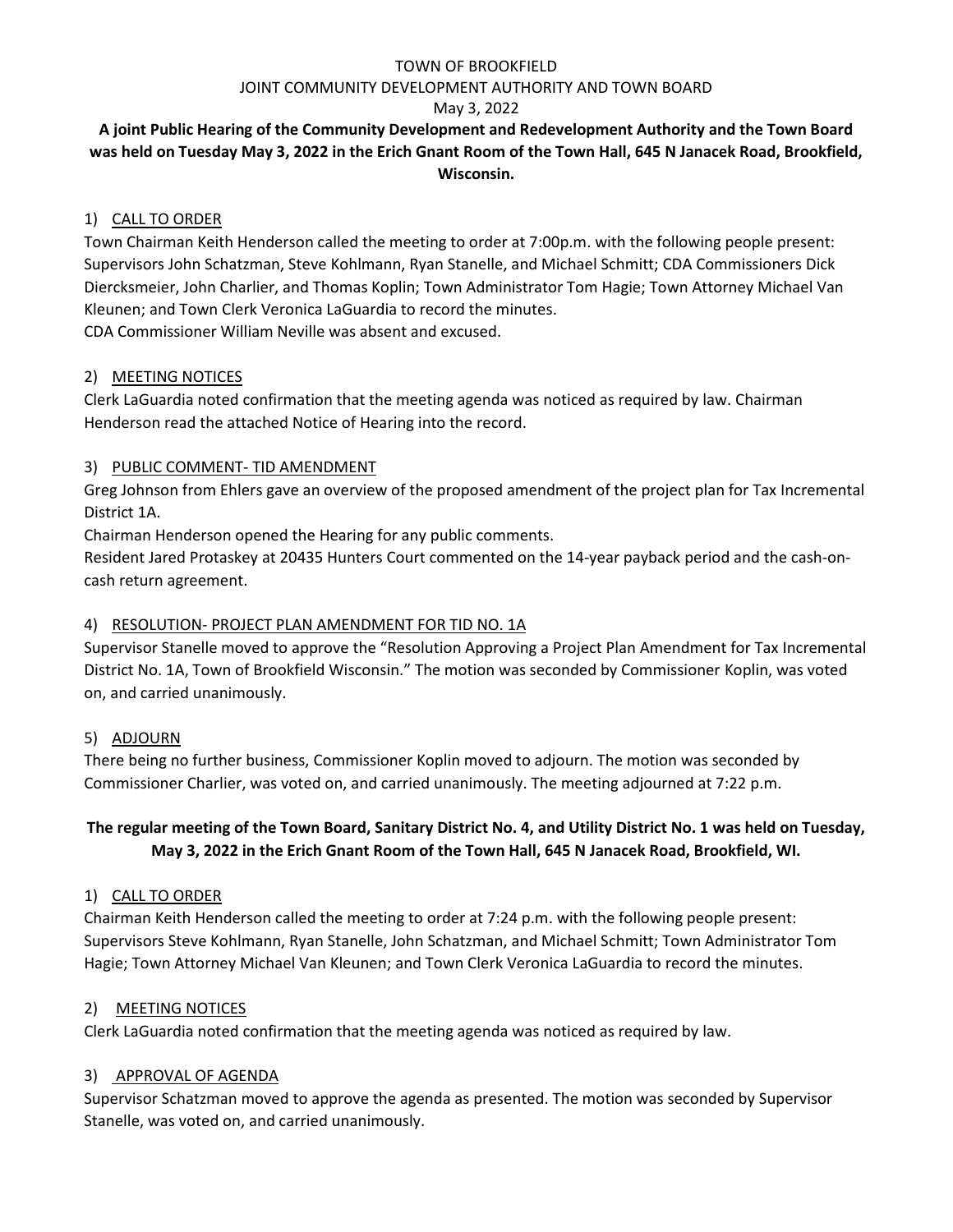#### JOINT COMMUNITY DEVELOPMENT AUTHORITY AND TOWN BOARD

May 3, 2022

## 4) APPROVAL OF MINUTES

Supervisor Stanelle moved to dispense with the reading of the minutes of the April 19, 2022 Regular Town Board meeting and approve them as presented. The motion was seconded by Supervisor Schmitt, was voted on, and carried unanimously.

# 5) CITIZEN COMMENTS

Resident Dan Shea at 19145 Timberline Drive commented on how the corner of Bluemound Road and Barker Road looks and that the Town does not have any Pickleball courts.

# 6) OLD BUSINESS

None.

# 7) NEW BUSINESS

a) BARTENDER LICENSES

Supervisor Kohlmann moved to approve the Bartender licenses as presented. The motion was seconded by Supervisor Schmitt, was voted on, and carried unanimously.

b) TEMP CLASS "B" BEER FOR GREATER BROOKFIELD CHAMBER OF COMMERCE

Supervisor Kohlmann moved to approve a Temporary Class "B" Beer license for the Greater Brookfield Chamber of Commerce for Town Food Truck Festival on May 18, June 15, July 20, August 17, and September 21, 2022 from 4:30PM-8:00PM located at The Corners of Brookfield. The motion was seconded by Supervisor Schmitt, was voted on, and carried unanimously.

c) TEMP CLASS "B" BEER AND "CLASS B" WINE FOR GREATER BROOKFIELD CHAMBER OF COMMERCE Supervisor Kohlmann moved to approve a Temporary Class "B" Beer and a Temporary "Class B" Wine license for the Greater Brookfield Chamber of Commerce for Town of Brookfield Arts, Crafts, and Drafts Festival on June 11 and 12, 2022 from 10:00AM-5:00PM located at The Corners of Brookfield. The motion was seconded by Supervisor Schmitt, was voted on, and carried unanimously.

# d) PICNIC LICENSE- PRITISH PATTNAIK

Supervisor Kohlmann moved to approve a Picnic license for Pritish Pattnaik for a Pattnaik Family Party on May 21<sup>st</sup> from 11:00AM-7:00PM at Marx Park. The motion was seconded by Supervisor Schmitt, was voted on, and carried unanimously.

- e) ELMBROOK HUMANE SOCIETY CONTRACT Supervisor Kohlmann moved to approve the 2022 Elmbrook Humane Society contract subject to review and approval of any changes in the contractual language by the Town Attorney. The motion was seconded by Supervisor Schmitt, was voted on, and carried unanimously.
- f) ANR PIPELINE COMPANY TEMPORARY LIMITED CONSTRUCTION EASEMENT Supervisor Schmitt moved to approve a Temporary Limited Construction Easement with ANR Pipeline Company on Elizabeth Court and Lord Street. The motion was seconded by Supervisor Schatzman, was voted on, and carried unanimously.
- 8) DEPARTMENT, BOARDS, COMMITTEE/COMMISSIONS REPORTS/RECOMMENDATIONS
	- a) COMMUNITY DEVELOPMENT AUTHORITY:
	- i) RESOLUTION- PROJECT PLAN AMENDMENT FOR TID NO. 1A

Supervisor Schatzman moved to approve the "Resolution Approving an Amendment to the Project Plan of Tax Incremental District No. 1A, Town of Brookfield, Wisconsin. The motion was seconded by Supervisor Schmitt, was voted on, and carried unanimously.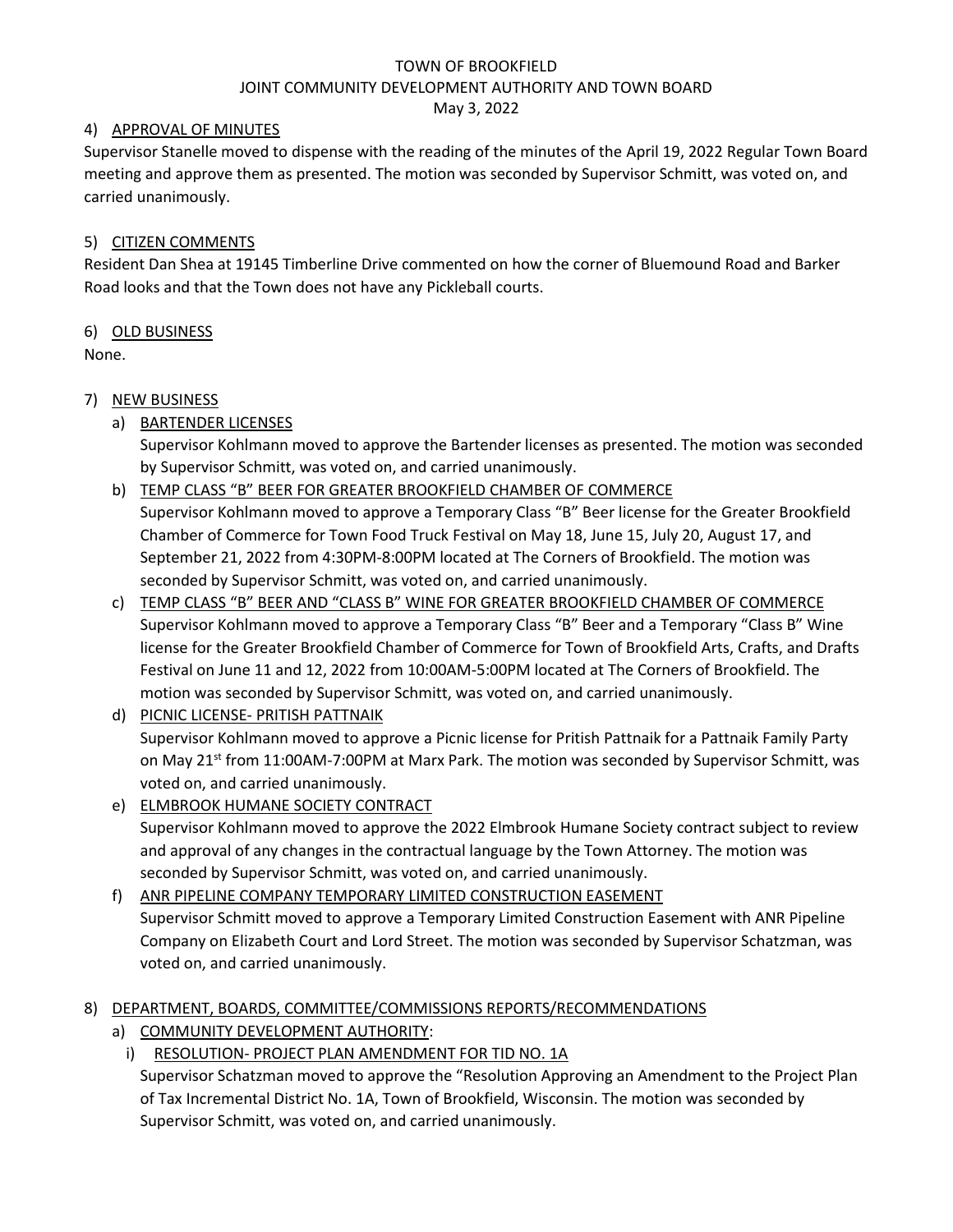### JOINT COMMUNITY DEVELOPMENT AUTHORITY AND TOWN BOARD

May 3, 2022

# b) SANITARY DISTRICT NO. 4:

i) BID PROPOSAL WELL NO. 3 REHABILITATION

Chairman Henderson moved to approve the Bid Proposal contract for Well No. 3 Rehabilitation with CTW Corporation of Lannon, Wisconsin in the amount of \$71,154.00. The motion was seconded by Supervisor Schatzman, was voted on, and carried unanimously.

## ii) CROSS CONNECTION INSPECTION SERVICES CONTRACT

Supervisor Kohlmann moved to approve the renewal of the Cross Connection Inspection Services contract with Hydro-Corp. The motion was seconded by Supervisor Schmitt, was voted on, and carried unanimously.

## c) PLAN COMMISSION:

i) 17315 EVERGREEN COURT

Supervisor Stanelle moved to approve certifying the principal structure at 17315 Evergreen Court as a legal conforming structure. The motion was seconded by Supervisor Schatzman, was voted on, and carried unanimously.

ii) 20705 BROOK PARK DRIVE CUP

Supervisor Stanelle moved to set the date for a Public Hearing for May 24<sup>th</sup> for a Conditional Use Permit for a second detached accessory building located at 20705 Brook Park Drive. The motion was seconded by Supervisor Kohlmann, was voted on, and carried unanimously.

## iii) FINAL APPROVAL MIXED-USE DEVELOPMENT BLUEMOUND ROAD AND BARKER ROAD

Supervisor Schmidt moved to grant the final approval of a Mixed-Used Development on lands at the northeast corner of Bluemound Road and Barker Road with the inclusion of all the Plan Commission comments and comments by the Town Planner's staff report with amendments to the following conditions:

- Condition 5- An ADA compliant sidewalk that benefits the public shall be constructed that connects the existing sidewalk on Bluemound Road to the proposed sidewalk at Poplar Creek Parkway, as set forth in the Developer's Agreement by the Town and the Developer. Any revised plans depicting the sidewalk shall be submitted for review and approval by the Town Engineer and Waukesha County. If the revised plans result in significant changes to the site and landscape plans, the revised plans shall be reviewed and approved by the Architectural Control Committee, Plan Commission, and Town Board.
- Condition 6- The developer agrees to cooperate and support the construction of a pedestrian bridge that crosses over Bluemound Road, as set forth in the Developer's Agreement by the Town and the Developer, if pursued by the Town, County, or State.
- Condition 11- A privacy fence shall be installed along the entire north property line between the Barker Road right-of-way and far end of building 8 and associated parking lot; plans, length, and specifications shall be reviewed and approved by the Architectural Control Committee to determine how far west the fence will extend compared to the proposed fence location. The proposed landscaping proposed along the north lot line adjacent to the proposed parking lot shall be installed as part of Phase I so that it has an opportunity to mature prior to development of the site.

The motion was seconded by Supervisor Kohlmann, was voted on, and carried unanimously.

iv) THREE CSM's MIXED-USE DEVELOPMENT BLUEMOUND ROAD AND BARKER ROAD Supervisor Schmidt moved to approve the three proposed Certified Survey Maps for the proposed Mixed-Use Development on lands at the northeast corner of Bluemound Road and Barker Road. The motion was seconded by Supervisor Schatzman, was voted on, and carried unanimously.